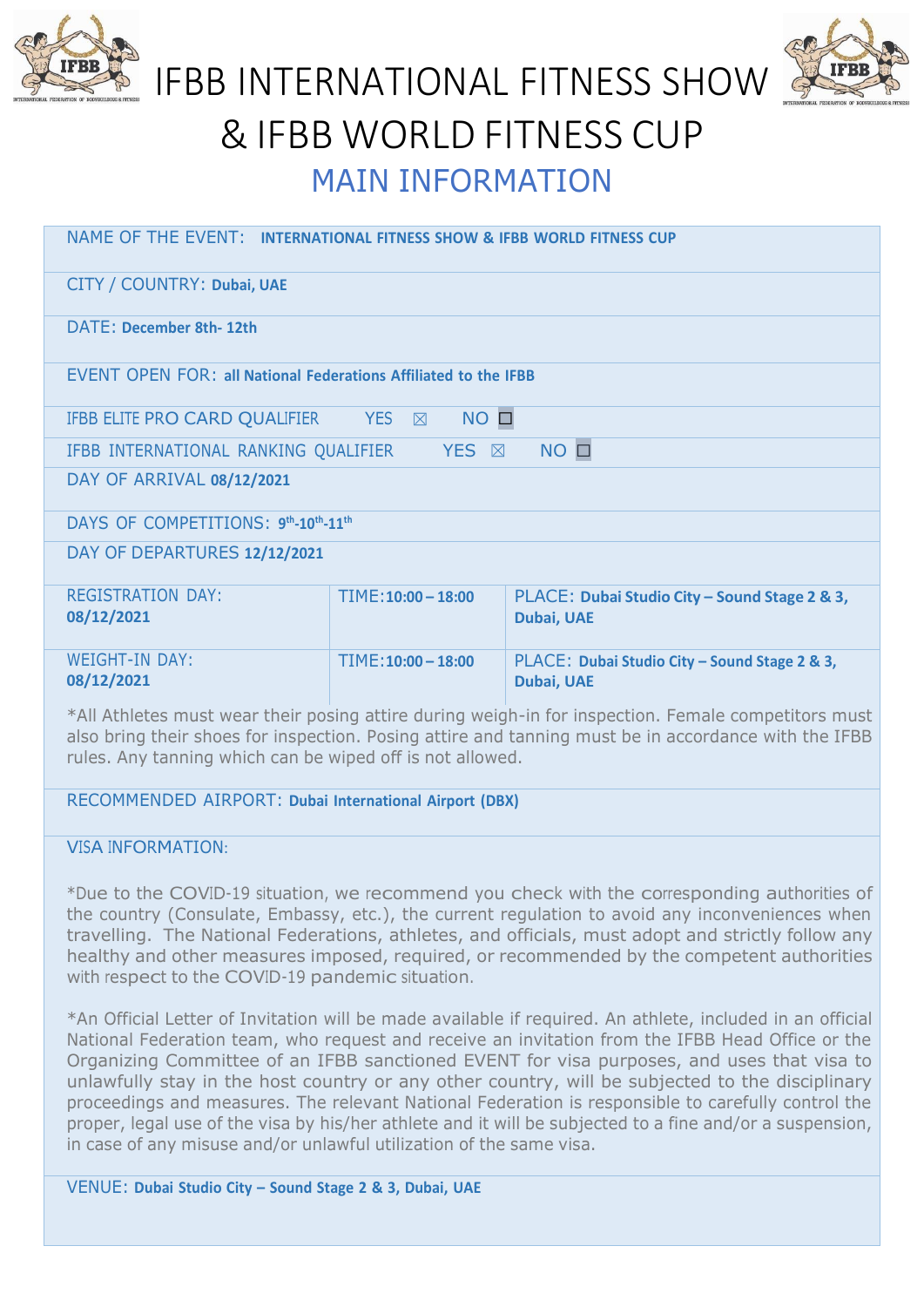#### HOTEL INFORMATION

RECOMMENDED HOTEL: **Studio One Hotel, Dubai Studio City - Dubai - UAE +971 800 788346**

**https:/[/www.studioonehotel.com/](http://www.studioonehotel.com/)**

#### REGISTRATION FEE:

Each athlete must pay the IFBB registration fee of **250 \$ (USD)** each.

Registration fee for athletes to enter this competition must be paid in advance by credit/debit card or PayPal at [http://www.ifbb.com/competition-registration.](http://www.ifbb.com/competition-registration) Please add your name during online payment and bring a copy of your payment confirmation to the registration. Payments at arrival shall have an extra charge of 50**€ (EUROS)** .

#### CROSSOVERS: **100 \$ (USD)**

#### DEADLINE FOR ONLINE PAYMENT: **29/11/2021**

\*Participating athletes must be recommended by their National Federation by sending the Final Entry Form with their names directly to the Organizing Committee, to the IFBB Technical Committee and IFBB Head Office in Madrid.

The final decision to allow an athlete to compete in this EVENT rests with the IFBB.

\*It is also the FULL OBLIGATION AND RESPONSIBILITY of a National Federation to MONITOR ALL THE ATHLETES affiliated to this National Federation who are fulfilling a period of ineligibility due to Anti-Doping Rule Violation or any Disciplinary case, to make sure these athletes WILL NOT REGISTER/COMPETE/OR PARTICIPATE IN ANY CAPACITY in any EVENT either at National or International level, Official or Invitational.

\*All athletes will have to present their Passports and IFBB International Cards at the Registration. Any athlete who has not yet purchased or renewed his/her IFBB International Card will have to buy one at registration. IFBB Cards are **35 € (EUROS)** and are mandatory.

\*All posing music must be on an USB drive only. The posing music in the MP3 format must also be the only file on USB. Each competitor must affix his/her name on the USB for easy identification. The use of profane, vulgar, and offensive language is strictly prohibited in the posing music.

## CATEGORIES:

| <b>SENIORS MEN'S CATEGORIES</b>           | <b>SENIORS WOMEN'S CATEGORIES</b> |                     |
|-------------------------------------------|-----------------------------------|---------------------|
| - MEN'S BODYBUILDING UP TO 70 KG          | -WOMEN BIKINI                     | <b>UP TO 158 CM</b> |
| - MEN'S BODYBUILDING UP TO 75 KG          | -WOMEN BIKINI                     | <b>UP TO 160 CM</b> |
| - MEN'S BODYBUILDING UP TO 80 KG          | -WOMEN BIKINI                     | <b>UP TO 162 CM</b> |
| - MEN'S BODYBUILDING UP TO 85 KG          | -WOMEN BIKINI                     | <b>UP TO 164 CM</b> |
| - MEN'S BODYBUILDING UP TO 90 KG          | -WOMEN BIKINI                     | <b>UP TO 166 CM</b> |
| - MEN'S BODYBUILDING UP TO 95 KG          | -WOMEN BIKINI                     | <b>UP TO 169 CM</b> |
| - MEN'S BODYBUILDING UP TP 100 KG         | -WOMEN BIKINI                     | <b>UP TO 172 CM</b> |
| - MEN'S BODYBUILDING OVER 100 KG          | -WOMEN BIKINI                     | <b>OVER 172 CM</b>  |
| - MEN'S BODYBUILDING OVERALL              |                                   |                     |
|                                           | -WOMEN BODYFITNESS                | <b>UP TO 158 CM</b> |
| - MEN'S CLASSIC BODYBUILDING UP TO 168 CM | -WOMEN BODYFITNESS                | <b>UP TO 163 CM</b> |
| - MEN'S CLASSIC BODYBUILDING UP TO 171 CM | -WOMEN BODYFITNESS                | <b>UP TO 168 CM</b> |
| - MEN'S CLASSIC BODYBUILDING UP TO 175 CM | -WOMEN BODYFITNESS                | <b>OVER 168 CM</b>  |
| - MEN'S CLASSIC BODYBUILDING UP TO 180 CM |                                   |                     |
| - MEN'S CLASSIC BODYBUILDING OVER 180 CM  | -WOMEN WELLNESS                   | <b>UP TO 158 CM</b> |
| - MEN'S CLASSIC BODYBUILDING OVERALL      | -WOMEN WELLNESS                   | <b>UP TO 163 CM</b> |
|                                           | -WOMEN WELLNESS                   | <b>UP TO 168 CM</b> |
| - MEN CLASSIC PHYSIQUE UP TO 168 CM       | -WOMEN WELLNESS                   | <b>OVER 168 CM</b>  |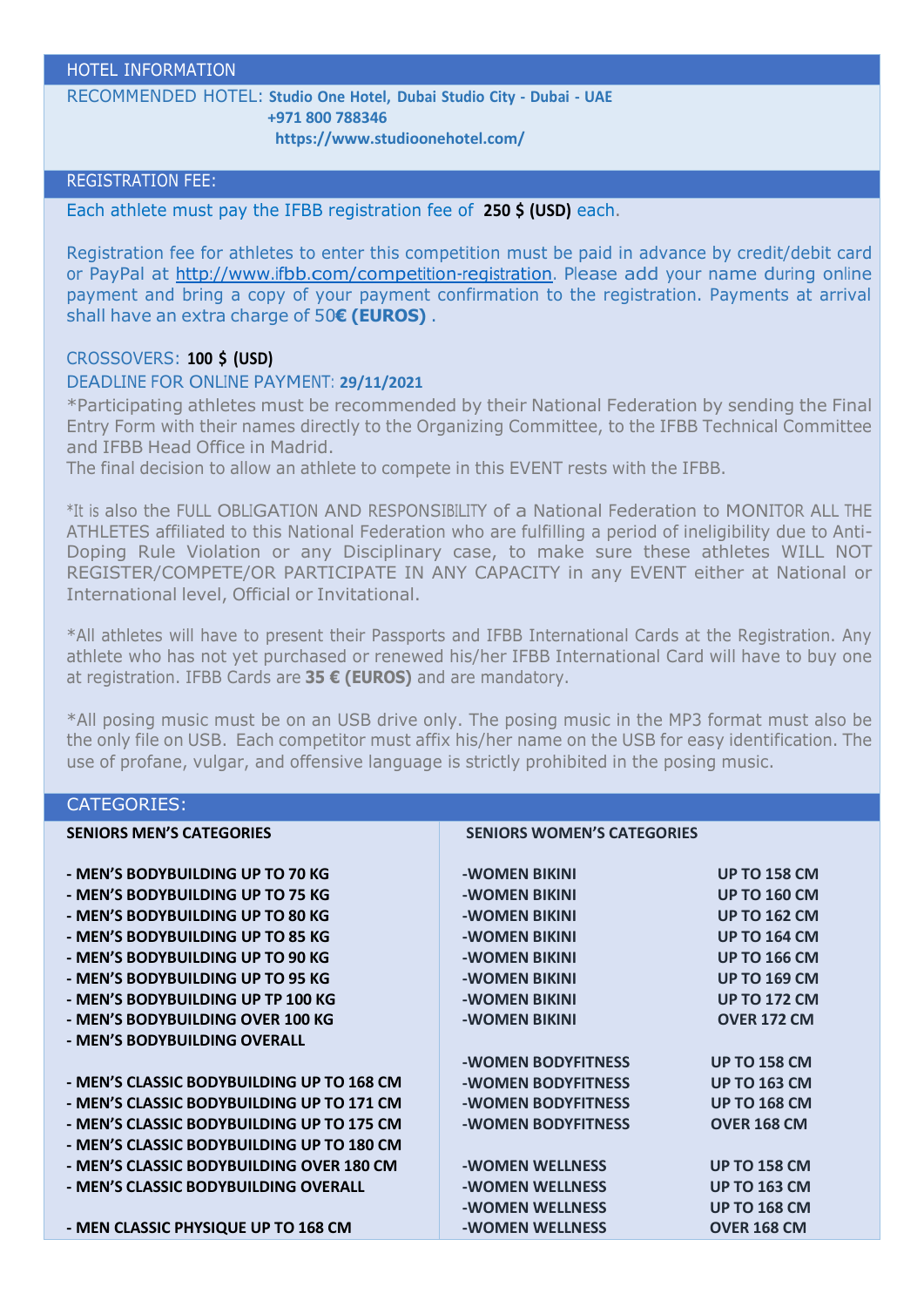| - MEN CLASSIC PHYSIQUE UP TO 171 CM                 |                                                |                                 |
|-----------------------------------------------------|------------------------------------------------|---------------------------------|
| - MEN CLASSIC PHYSIQUE UP TO 175 CM                 | -WOMEN ACROBATIC FITNESS                       | <b>UP TO &amp; INCL, 163 CM</b> |
| - MEN CLASSIC PHYSIQUE UP TO 180 CM                 | -WOMEN ACROBATIC FITNESS                       | <b>OVER 163 CM</b>              |
| - MEN CLASSIC PHYSIQUE OVER 180 CM                  |                                                |                                 |
|                                                     | -WOMEN ARTISTIC FITNESS                        | UP TO & INCL. 163 CM            |
| - MEN'S PHYSIQUE UP TO 170 CM                       | -WOMEN ARTISTIC FITNESS                        | <b>UP TO &amp; INCL. 168 CM</b> |
| - MEN'S PHYSIQUE UP TO 173 CM                       | -WOMEN ARTISTIC FITNESS                        | <b>OVER 168 CM</b>              |
| - MEN'S PHYSIQUE UP TO 176 CM                       |                                                |                                 |
| - MEN'S PHYSIQUE UP TO 179 CM                       | - WOMEN'S FIT-MODEL: UP TO AND INCL. 160 CM    |                                 |
| - MEN'S PHYSIQUE UP TO 182 CM                       | - WOMEN'S FIT-MODEL: UP TO AND INCL. 164 CM    |                                 |
| - MEN'S PHYSIQUE OVER 182 CM                        | - WOMEN'S FIT-MODEL: UP TO AND INCL. 168 CM    |                                 |
| - MEN'S PHYSIQUE OVERALL                            | - WOMEN'S FIT-MODEL: UP TO AND INCL. 172 CM    |                                 |
|                                                     | - WOMEN'S FIT-MODEL: OVER 172 CM               |                                 |
| - MUSCULAR MEN'S PHYSIQUE - OPEN CATEGORY           | - WOMEN'S FIT-MODEL: OVERALL                   |                                 |
|                                                     | - MASTER WOMEN'S FIT-MODEL >35 YEARS OLD: OPEN |                                 |
| <b>JUNIOR MEN'S CATEGORIES</b>                      |                                                |                                 |
|                                                     | - FIT PAIRS- OPEN CATEGORY                     |                                 |
| <b>UP TO 174 CM</b><br><b>JUNIOR MEN'S PHYSIQUE</b> |                                                |                                 |
| <b>JUNIOR MEN'S PHYSIQUE</b><br><b>UP TO 178 CM</b> | <b>JUNIOR WOME'S CATEGORIES</b>                |                                 |
| <b>JUNIOR MEN'S PHYSIQUE</b><br><b>OVER 178 CM</b>  |                                                |                                 |
|                                                     | <b>JUNIORS 16-20 YEARS OLD CATEGORIES:</b>     |                                 |
| JUNIOR MEN'S CLASSIC PHYSIQUE - OPEN                |                                                |                                 |
|                                                     | <b>-JUNIOR WOMEN BIKINI</b>                    | <b>UP TO 160 CM</b>             |
| <b>JUNIOR MEN'S BODYBUILDING UP TO 75KG</b>         | <b>-JUNIOR WOMEN BIKINI</b>                    | <b>UP TO 166 CM</b>             |
| <b>JUNIOR MEN'S BODYBUILDING OVER 75KG</b>          | <b>-JUNIOR WOMEN BIKINI</b>                    | <b>OVER 166 CM</b>              |
|                                                     |                                                |                                 |
| <b>MATERS MEN'S CATEGORIES</b>                      | - JUNIOR WOMEN BODYFITNESS - OPEN CATEGORY     |                                 |
|                                                     | - JUNIOR WOMEN WELLNESS - OPEN CATEGORY        |                                 |
| 40-44 YRS. OLD<br><b>MASTER MEN'S PHYSIQUE</b>      | - JUNIOR WOMEN ARTISTIC - OPEN CATEGORY        |                                 |
| <b>MASTER MEN'S PHYSIQUE</b><br>45-49 YRS. OLD      |                                                |                                 |
| <b>MASTER MEN'S PHYSIQUE</b><br>>50 YRS. OLD        | - JUNIOR WOMEN ACROBATIC UP TO & INCL. 163CM   |                                 |
|                                                     | - JUNIOR WOMEN ACROBATIC OVER 163 CM           |                                 |
| <b>MASTER CLASSIC PHYSIQUE- OPEN CATEGORY</b>       |                                                |                                 |
|                                                     | <b>JUNIORS 21-23 YEARS OLD CATEGORIES:</b>     |                                 |
| <b>MASTER MEN'S BODYBUILDING 40-49 YRS. OLD</b>     |                                                |                                 |
| <b>MASTER MEN'S BODYBUILDING 50 YRS. OLD</b>        | <b>-JUNIOR WOMEN BIKINI</b>                    | <b>UP TO 160 CM</b>             |
|                                                     | -JUNIOR WOMEN BIKINI                           | <b>UP TO 166 CM</b>             |
| <b>MASTER WOMEN CATEGORIES</b>                      | <b>-JUNIOR WOMEN BIKINI</b>                    | <b>OVER 166 CM</b>              |
|                                                     |                                                |                                 |
| <b>MASTER WOMEN BIKINI 35-39 YRS. UP TO 164 CM</b>  | - JUNIOR WOMEN BODYFITNESS - OPEN CATEGORY     |                                 |
| <b>MASTER WOMEN BIKINI 35-39 YRS. OVER 164 CM</b>   | - JUNIOR WOMEN WELLNESS - OPEN CATEGORY        |                                 |
| <b>MASTER WOMEN BIKINI 40-44 YRS. OPEN</b>          | - JUNIOR WOMEN ARTISTIC - OPEN CATEGORY        |                                 |
| <b>MASTER WOMEN BIKINI</b><br>>45 OPEN              |                                                |                                 |
|                                                     | - JUNIOR WOMEN ACROBATIC UP TO & INCL. 163CM   |                                 |
| <b>MASTER WOMEN BODYFITNESS 35-39 YRS. OPEN</b>     | - JUNIOR WOMEN ACROBATIC OVER 163 CM           |                                 |
| <b>MASTER WOMEN BODYFITNESS 40-44 YRS. OPEN</b>     |                                                |                                 |
| <b>MASTER WOMEN BODYFITNESS</b><br>>45 OPEN         |                                                |                                 |
|                                                     |                                                |                                 |
| <b>MASTER WOMEN WELLNESS 35-39 YRS. OPEN</b>        |                                                |                                 |
| <b>MASTER WOMEN WELLNESS 40-44 YRS. OPEN</b>        |                                                |                                 |
| <b>MASTER WOMEN WELLNESS &gt;45 OPEN</b>            |                                                |                                 |
| <b>AWARDS:</b>                                      |                                                |                                 |
|                                                     |                                                |                                 |

Top three athletes in each category will be awarded with medals. Top six athletes in each category will be awarded with a Certificate of Excellence and trophies. Overall winner will have a trophy.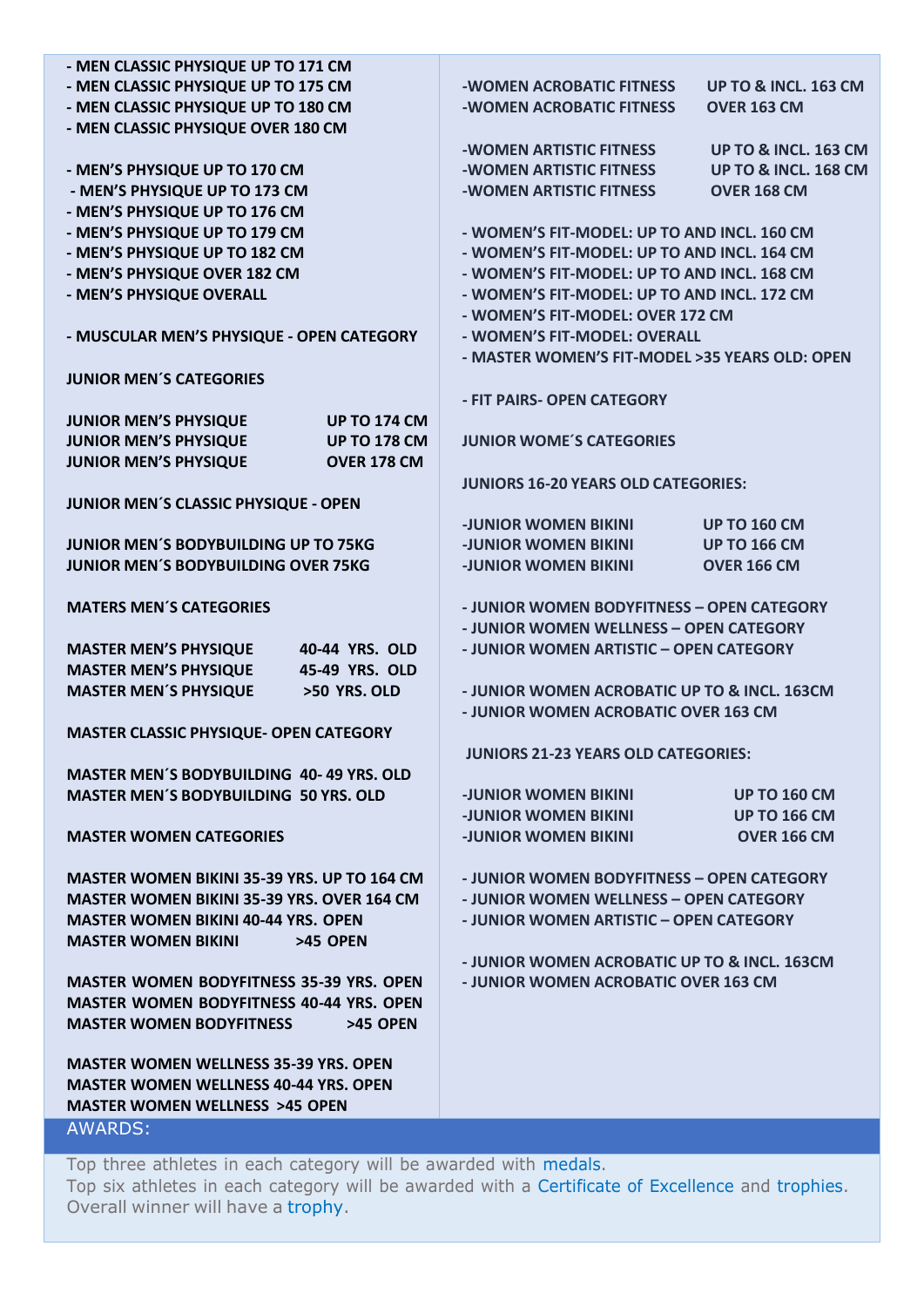#### IFBB ELITE PRO CARDS:

#### **19 IFBB ELITE PRO CARDS** DISTRIBUTION

**MEN´S BODYBUILING (3 IFBB ELITE PRO CARS) MEN´S CLASSIC BODYBUILDING (3 IFBB ELITE PRO CARDS) MEN´S CLASSIC PHYSIQUE (3 IFBB ELITE PRO CARDS) MEN´S PHYSIQUE (3 IFBB ELITE PRO CARDS) MUSCULAR MEN´S PHYSIQUE (1 IFBB ELITE PRO CARDS) WOMEN´S BIKINI FITNESS (3 IFBB ELITE PRO CARDS) WOMEN´S WELLNESS (3 IFBB ELITE PRO CARDS)**

## \*REGISTRATION DEADLINE

FINAL ENTRY FORM: **29/11/2021**

### CAMERA/VIDEO TAPE EQUIPMENT

Cameras and/or video tape equipment shall be strictly prohibited in the backstage and/or dressing room areas except when used by the IFBB authorized media person and, in any EVENT, these devices shall be strictly prohibited in the dressing room area.

## GREEN CARDS

.

Green cards are used to limit access to the weigh-in and backstage area during the prejudging & finals. They will be distributed at the judges/team managers meetings as follows:

• Five (5) or more athletes – two (2) green cards.

• Less than (5) athletes – one (1) green card.

EXTRA GREEN CARDS: **YES** ☐ **NO** ☐ **N/A** ☒

TANNING NEEDS

The IFBB has banned all tans that can be wiped off. An official will check the tan of all athletes backstage and if the tan comes off by simply wiping, the athlete will be told to remove the tan before going on stage.

PROFESSIONAL TANNING SERVICE: **YES** ☒ **NO** ☐ Contact: **[www.universalmusclefitness.com](http://www.universalmusclefitness.com/)**

| <b>CONTACT INFORMATION:</b>                                                                                 |                                                                                                                                                                                                    |  |
|-------------------------------------------------------------------------------------------------------------|----------------------------------------------------------------------------------------------------------------------------------------------------------------------------------------------------|--|
| Please send Your Entry Form to:<br>Contact: Ms. Gretchen<br>E-mail: marketing@universalmuscleandfitness.com | Please send a copy to IFBB Technical<br>Committee:<br>Eng. Andrew Michalak<br>E-mail: amichalak5@qmail.com<br>Please send a copy to IFBB Head Office:<br>Ms. Alba Sanchez<br>E-mail: info@ifbb.com |  |